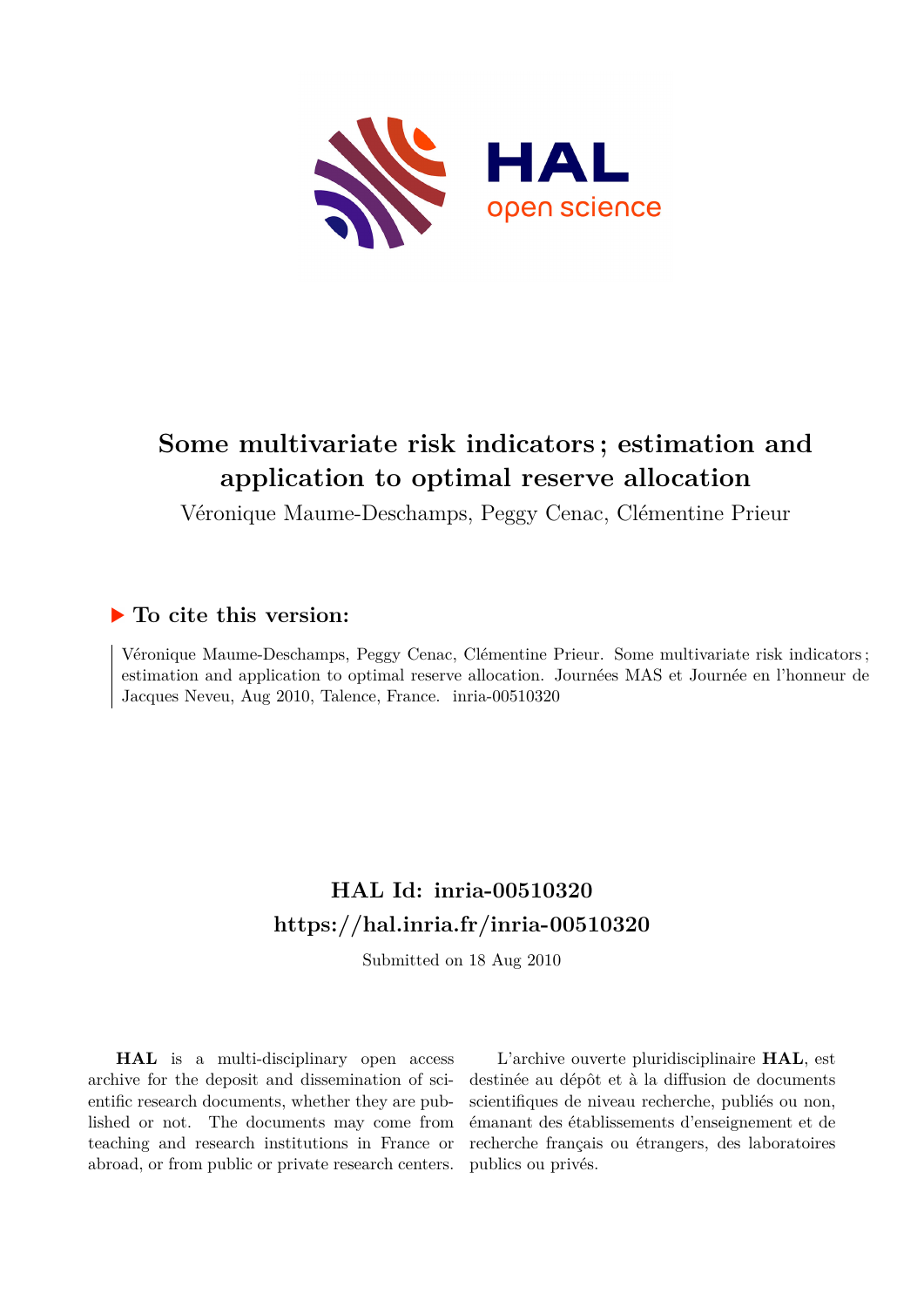Session : Algorithmes Stochastiques

## Some multivariate risk indicators ; estimation and application to optimal reserve allocation

par Peggy Cénac, Veronique Maume-Deschamps et Clémentine Prieur We consider a vectorial risk process :

$$
X_i = \left(\begin{array}{c} X_i^1 \\ \vdots \\ X_i^d \end{array}\right)
$$

 $X_i^k$  corresponds to the gains of the  $k$ th business line during the  $i$ th period :  $X_i^k = G_i^k - L_i^k$  where  $G_i^k$  denotes the incomes and  $L_i^k$  denotes the losses. We are interested in the cumulative gain :  $Y^k_i = \sum$ i  $p=1$  $X_p^k$ . For a given period *i*, the

variables  $(X_i^k)_{k=1,\dots,d}$  may be dependent. Some temporal dependence (with respect to index i) may also be taken into account. Given an initial capital u we assume that it is allocated to each line of business. Let  $u_i$  denotes the initial capital of the *i*th line of business,  $u_1 + \cdots + u_d = u$ . We aim to optimize the capital allocation with respect to some risk indicator. We introduce new risks indicators, considering that the main risk drivers for the overall company have been identified and the global solvency capital requirement has been computed. These new indicators reveal the marginal solvency capitals for each line of business. A way to avoid as far as possible that some lines of business become insolvent too often could be to minimize these risk indicators, under a fixed total capital constraint. These might be achieved if some capital fungibility between lines of business or between entities is possible. One possible way to define optimality of the global reserve allocation is to minimize the expected sum of the penalties that each line of business would have to pay due to its temporary potential insolvency. A localized risk indicator. A multivariate risk indicator that takes into account the dependence structure may be :

$$
B(u_1,\ldots,u_d)=\sum_{k=1}^d\mathbb{E}\left(\sum_{p=1}^n\mathbf{1}_{\{R_p^k<0\}}\mathbf{1}_{\{\sum_{k=1}^d R_p^k>0\}}\right),
$$

with  $R_p^k = u_k + Y_p^k$ . This risk indicator gives an indication on some average time to ruin, it has been introduced in Loisel 2004 and is not, in general,

Session : Algorithmes Stochastiques